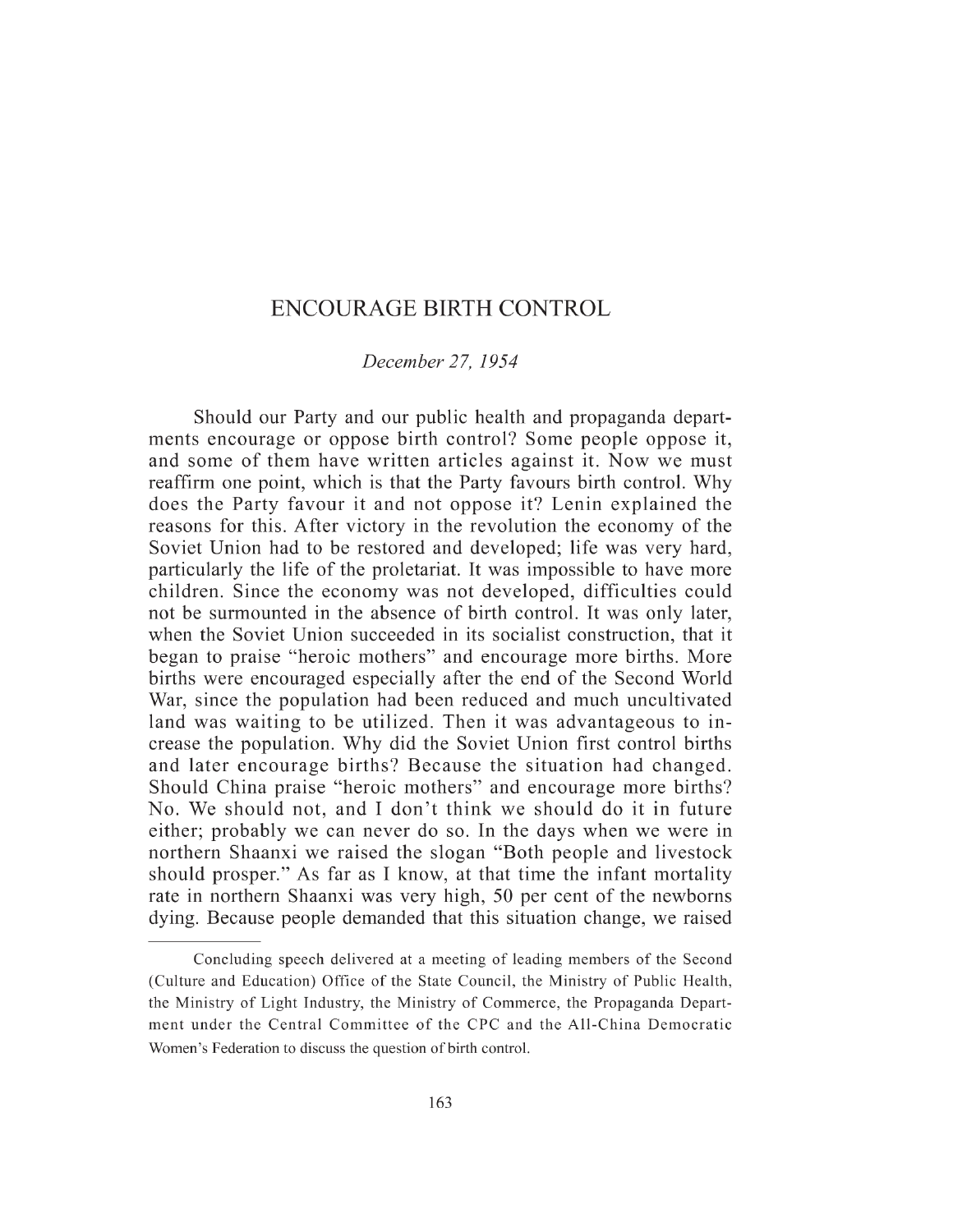the slogan "Both people and livestock should prosper." We certainly did not encourage more births. What we did was to try to reduce the infant mortality rate. Also, because some people did not endorse new methods of midwifery, we had to publicize such methods. Even in those days, however, the slogan was not spread among the cadres. That was when we were in the countryside. Now we are in the cities and things here are completely different. We have six hundred million people, and each year many more are born than die. Each year more than twenty million people are born across the country, an increase of more than ten million people after deaths are taken into account. It is not likely that China will suffer population scarcity because of family planning. Today there are six hundred million people. Is it possible that later there will be fewer and fewer? I don't think it is possible. The population all over the world is increasing, China's most rapidly, with an annual average increase of 2 per cent. If we do not introduce birth control, the increase will be even more rapid. Are there any difficulties because of the increase in population? There are many difficulties, and they cannot be remedied all at once. For instance, there are not enough grain, cloth and pharmaceuticals in Beijing. In this respect the state shoulders a huge burden, and many individuals also have difficulties. In short, more births create more difficulties. Parents, families and children all will suffer, and so will society and the state. Clothing, food, medicines, schools and so on are all insufficient, and they cannot be provided all at once. Therefore, we should encourage birth control and not oppose it. None of the reasons for opposing it can hold water. It is wrong to say that birth control is inhumane. Some say birth control will create a bad impression, but this is beside the point.

How do we publicize birth control? It is not necessary now to do so openly through the newspapers, but we can use word of mouth. First we should issue instructions within the Party<sup> $65$ </sup> and publish them in the Party journal, so as to unify thinking within the Party and help cadres arrive at an identical understanding. The Ministry of Public Health can produce pamphlets on birth control techniques in the form of general knowledge of public health, and these need not be published in the newspapers either. The Medicinal Corporation's contraceptive pharmaceuticals and instruments will find a ready sale, so they need not be advertized. However, it is necessary to explain the reasons clearly to medical personnel working in public health departments and hospitals so as to clarify their thinking.